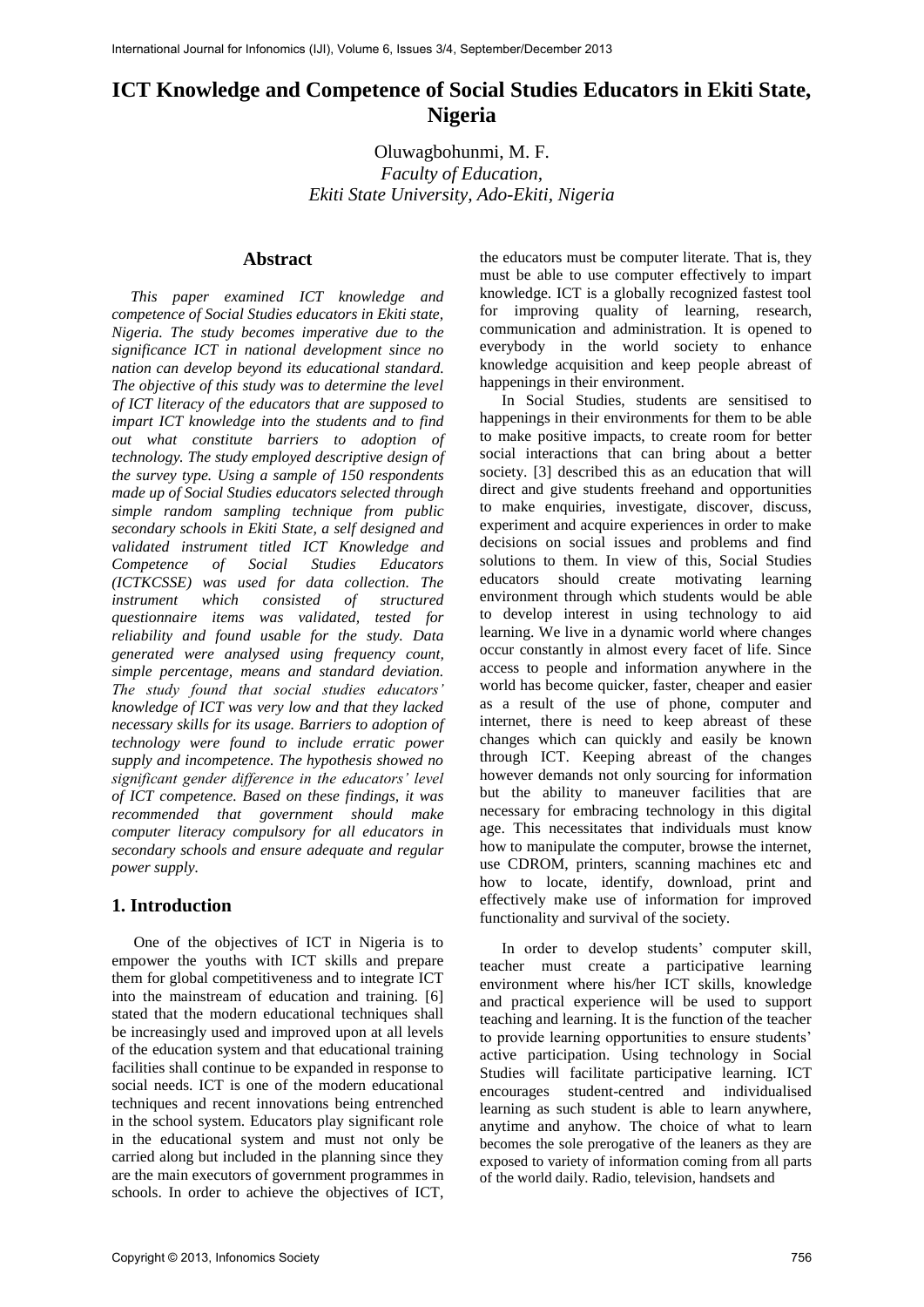computer can be very useful in social studies for discussions, debates data collection and data analysis respectively. Surfing the internet keeps students informed about emerging issues and trend of events. Students can also interact with other students in other parts of the world to clear some misconceptions about any aspect of culture or socialization process. While commenting on the import of ICT in learning, Cheta (2003) in [5] noted that when students and staff are equipped with the requisite computer skills, they would be in a position to perform their tasks better using fast and accurate communication network.

ICT is an important tool in the hands of teachers to improve teaching. It is therefore important for Social Studies teachers to understand and see the need to integrate ICT as a way of improving their teaching skills and enhancing their professional development. Teachers can get latest information on new research findings, share identified problems and solutions and discuss issues affecting teaching and learning of Social Studies through the internet. Social Studies enables students to acquire knowledge, skills, values, attitudes and competencies that develop them to effective citizens. It is the teacher that provides interesting and enjoyable learning environment to yield the desired result. For teachers to be able to expose students to learning activities using ICT, they too need to develop the required skills. They must be able to guide the students on appropriate use of ICT facilities for effective learning. This implies that the teachers need to develop ability to access the internet to search for and evaluate information as well as use quality information that is relevant to area of study.

# **2. Literature Review**

ICT is a diverse set of technological tools and resources used to communicate, to create, disseminate, store and manage information [15]. ICT is simply defined by [17] as anything which allows us to get information, communicate with each other or to have effect on the environment using electronic or digital equipment. To [12], ICT is an electronic based system of information transmission, reception, processing and retrieval which has drastically changed the way we think and the way we live and the environment we live in. Adebayo and Adesope (2007) in [1] viewed ICT as the term used to describe the tools and processes to access, retrieve, store, organise, manipulate, produce, present and exchange information by electronic and other automated means. The use of internet and its technology has continued to have a remarkable influence on the way information is shared and promoted especially in the academic world, thus enhancing global collaboration among individuals and organisations [1]. Many learning materials are contained in CD-Rom and that world wide web (www) can best be described as a reservoir of modern resources and materials which can enable computer users to have access to a wide variety of information including magazines, archives, public and college library resources and current world news through

the use of global internet. [20] gave reasons for integrating ICT into curricular and pedagogical structures to include:

- ICT commands improved access to and promote equity in education by providing educational opportunities to a greater number of people of all ages, sexes, climes, races, colours, women, girls and persons with disabilities
- It can enhance the quality of teaching and learning by providing access to a great variety of educational resources and by enabling participatory pedagogies
- ICT can improve the management of education through more efficient administrative processes including human resource management, monitoring and evaluation and resource sharing in teaching and learning and research.

In this computer age, educators and students must harness ICT to enhance their understanding of the environments and transmission and retention of knowledge for both teaching and learning processes. [19] maintained that Social Studies classrooms equipped with wireless computing devices will have more efficient, less cumbersome access to primary sources through the internet. They added that internet access helps in equalising educational opportunities allowing students regardless of socio-economic background, to utilize the myriad of sources available on net and that it has the potential for connecting students with other youths/children from around the world or experts in the field of study. Teachers and students can interact through the internet for meaningful learning to take place. [13] opined that integrating ICT into Social Studies will greatly facilitate enquiry, help students to work through problems and make rational decisions. With ICT knowledge, students will be able to develop skills to apply online critical thinking and engage in productive social interactions. ICT makes learning more interesting and meaningful to learners and it is capable of developing them into global citizens. [9] described a global citizen as one who can live and work (and learn) effectively anywhere in the world supported by a global way of life. ICT usage in Social Studies will enhance informed and active participation of students as global citizens in the global community.

The application of computer has lessened the burden of learning, teaching and administration in educational institutions. Computers have a role as a medium of instruction as they are not meant to replace the teachers but to complement classroom activities. With the use of computer in schools, a considerable improvement has been recorded in teaching and learning effectiveness. [14] stressed that pervasive perception among teachers is that computers have improved the climate for learning by increasing students' motivation in subjects for which they use computers. In support of this were [16] views that schools that have embraced technological change in instructional delivery have seen dramatic improvements consistent with school restructuring. United Nations Education, Scientific and Cultural Organisation (UNESCO, 2002) in [11] stressed that to improve learning, information and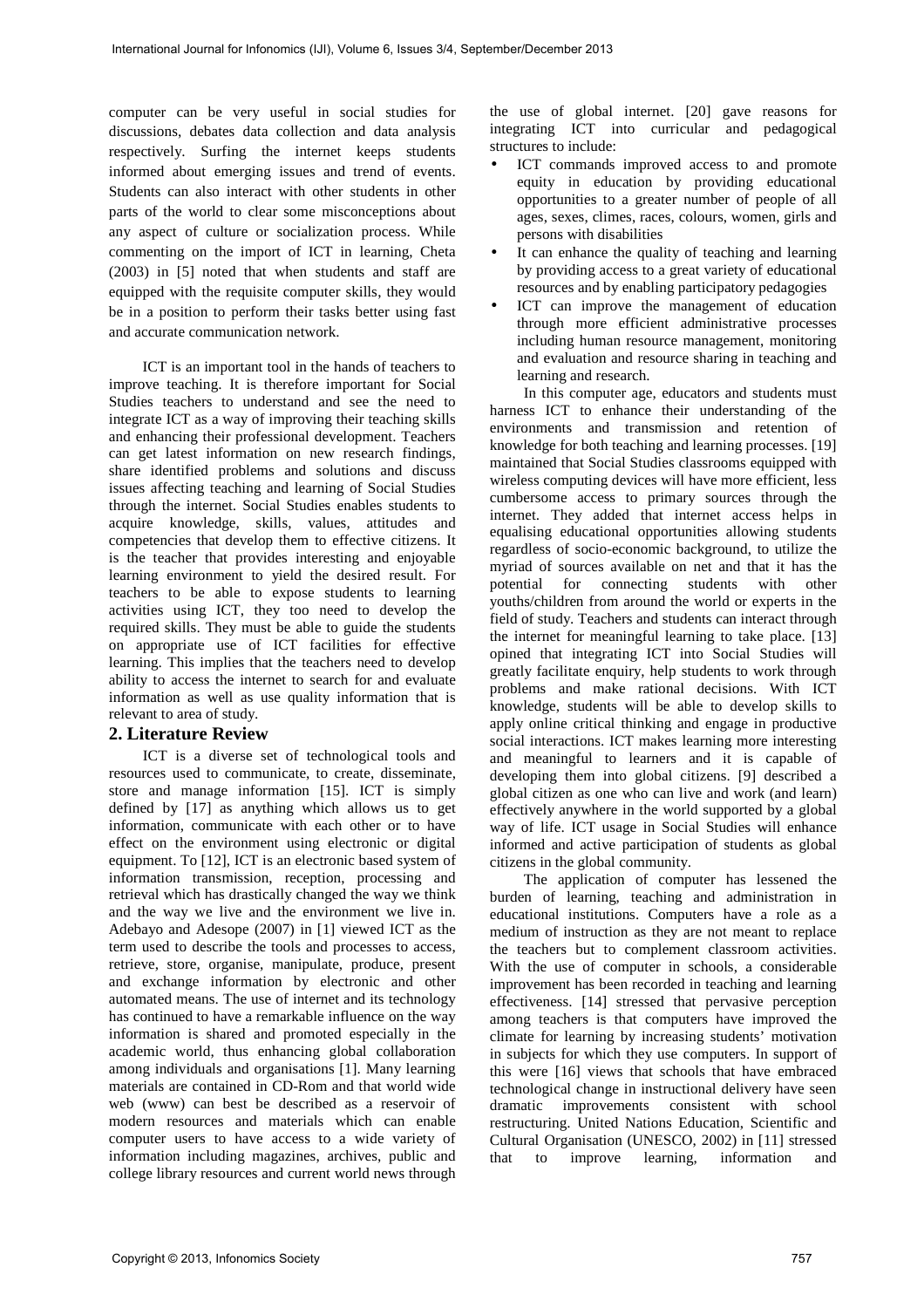communication technologies must be put in place with the following conditions:

- Students and teachers must have sufficient access to digital technologies and the internet in their classrooms, schools and teacher education institutions
- High quality, meaningful and culturally responsive digital content must be available for teachers and learners
- Teachers must have the knowledge and skills to use the new digital tools and resources to help all students achieve high academic standards.

 UNESCO also maintained that ICT can contribute to universal access to education, equity in education, the delivery of quality learning and teaching, teachers' professional development and more efficient education management, governance and administration.

Several studies have been carried out to ascertain the efficacy of ICT in teaching and learning as well as to determine the level of literacy and competence of teachers and students in handling technology facilities. According to Barret (2007) in [18], a meta-analysis that examined the impact of technology on students' learning showed that researchers found increased teacher-student interaction, cooperative learning and most importantly problem solving and enquiry. Among Social Studies teacher educators, [4] established that computer use in methods instruction was relatively low and that when they did use technology, it was primarily to conduct administrative details. In the study of [10], it was found that 84.7% of teachers in schools in Ekiti state did not have email addresses while 60% did not surf the internet for educational materials to update their ideas. In another study carried out on ICT and Nigeria literacy educators, [11] found that there is significant difference between the use of ICT facilities in public and private schools. One reason adduced for this finding is that literacy educators in private schools have more access to ICT facilities than those in public schools. The study added that computers and other ICT facilities are available in most private schools in the state under study unlike their public counterparts.

Findings of [5] showed that only about 9% of staff and 17% of Nigeria university students could be said to be ICT literate. The respondents which consisted of university staff and students lacked the necessary skills. Responses on items on areas of competence also revealed no competence at all by all categories of respondents. In the study of [8] carried out in one Kenya University; the findings among others established that staff members and students were not well trained in ICT. Abioye (2004) in [11] examined the perception and use of internet by adolescents in Ibadan, Nigeria. The study revealed that adolescents see the internet among others as a vital source of information and the cybercafé as the most prominent access point.

 Scholars and researchers have stressed the relevance of ICT to teaching and learning and have agitated that government makes necessary technological facilities available for use of teachers and students in schools. In response to this, ICT facilities are being widely distributed in schools to enhance research and

access to main stream materials while students are being heartened to put them to utmost use to express their thoughts in words, to develop creative skill and most importantly to use them for educational purpose. Information gathered by [2] indicated that very few schools out of the schools provided with computers can pride themselves on the use of internet in teaching and learning processes. The study carried out in Benin City, Nigeria by Ukpebor et al (2010) in [2] revealed that the level of internet access in schools is very poor and most schools supplied with computers cannot boast of computer laboratory while only few of them possess internet connectivity. [7] submitted that most teachers and students are not taught information computer and internet literacy skills in schools. He added that internet usage and world population statistics for March 2011 showed that 57% of the population in Africa uses the internet while few that were supplied with internet do not frequently allow students to have access to them. The findings of [2] showed that only 25.5% of the teachers access the internet to improve on their teaching and that majority of teachers use aspects of the ICT specifically computers, e-mail and internet for about one hour every week. They commented that this is grossly inadequate for teachers to this era who are expected to lead in the introduction of students to the unfathomable opportunities provided by the ICT systems.

However, inability of teachers to employ technology might be due to lack of adequate knowledge and incompetence in handling computer. [7] identified low funding of educational sector, cost of computer, low level of internet connectivity, weak infrastructure, low teledensity, lack of skills and basic infrastructure, dearth of technical support staff and teacher factor as challenges of ICT in teaching and learning. The erratic power supply usually experienced in all parts of the country make the use of ICT difficult since its facilities require regular supply for optimal functionality. Basic ICT facilities are not provided in schools. Most schools supplied computers by government cannot use them due to lack of skilled manpower and internet services. Based on the background that these studies were carried out on educators generally in their various settings, the researcher deemed it necessary to conduct this investigation to specifically determine the level of ICT competence of social studies educators and their challenges in Ekiti state.

#### **3. Statement of the Problem**

In Ekiti State (Nigeria), all secondary school teachers numbering about 18,000 were recently provided with personal laptops courtesy the state government. The main objective was to encourage teachers and ensure that they begin to use the facility to enhance teaching activities. With this new development, educators are expected to acquire skill in ICT usage so that they would be able to impart the knowledge into their students. However, it appears there is low level of computer/ICT literacy among educators in secondary schools. Observation shows that most of the educators are not using the facility to teach and it seems they are not willing to embrace the new technology whereas it is not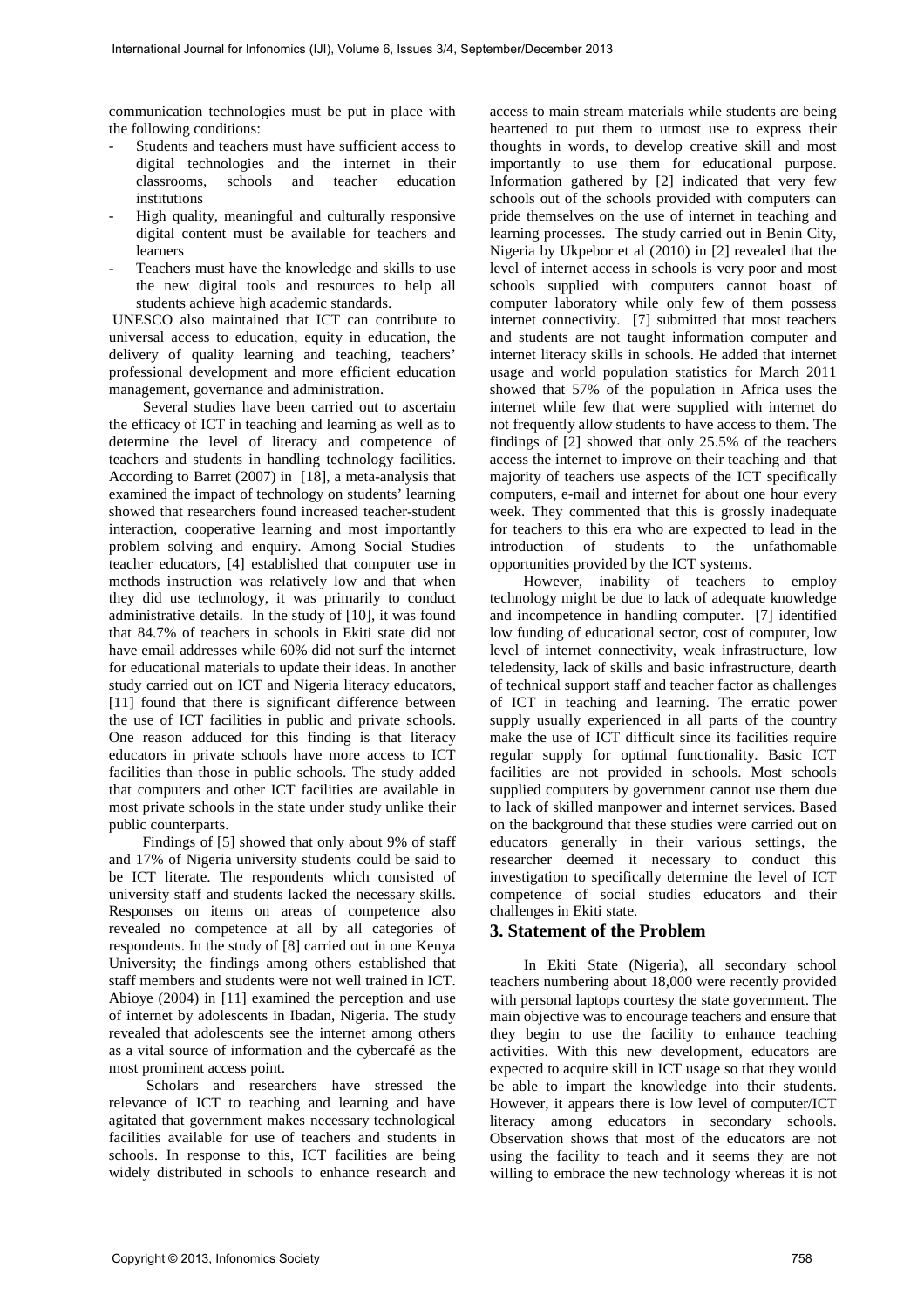possible to use ICT to aid teaching without being computer literate. This implies that the facility provided for them would be rendered useless, the students would not be able to develop technologically and government's hope of developing an ICT compliant educational system would be dashed. It is on this premise that this study was carried out to determine the level of Social Studies educators' knowledge and competence in ICT usage and find out what constitute barriers to adoption of ICT.

#### **4. Purpose of the Study**

The purpose of this study was to examine the level of knowledge and competence of social studies educators in ICT. This would eventually determine the literacy level of the educators that are supposed to impart ICT knowledge into the students. The study aimed at finding out if the educators use ICT facilities provided for them to aid teaching. Barriers to adoption of technology by the educators were also examined.

#### **5. Research Questions**

The study attempted to find answers to the following research questions:

- 1. How knowledgeable and competent are social studies educators in ICT?
- 2. Do the educators use ICT facilities to aid teaching?
- 3. What are the barriers to adoption of technology in schools?

#### **6. Research Hypothesis**

This hypothesis was postulated for the study:

 $H<sub>o1</sub>$ : Gender will not have any significant difference in the level of ICT competence of social studies educators.

#### **7. Methodology**

This study employed a descriptive design of the survey type. The population for the study consisted all Social Studies educators in public secondary schools in Ekiti State while the sample was made up of 150 social studies educators selected through simple random sampling technique. An instrument titled ICT Knowledge and Competence of Social Studies Educators (ICTKCSSE) was used for data collection. The instrument which was a questionnaire was meant to elicit information from the respondents on how knowledgeable and competent they are in ICT and to find out if they use ICT facilities to aid teaching and learning process. The questionnaire consisted of structured items on the questions raised for the study and was a self designed and validated one. Its reliability was ensured through test-retest method using Pearson Product Moment Correlation for analysis. Reliability coefficient of 0.73 was obtained and this was considered adequate for the study. The instrument was administered on the sampled deviation. The only hypothesis postulated for the study was inferentially analysed with student t-test. The hypothesis was tested at 0.05 level of significance.

## **8. Results:**

**8.1. Question 1:** How knowledgeable and competent are social studies educators in ICT?

**Table I:** Knowledge and competence of social studies educators in ICT.

| Items                           | А   | $\frac{0}{0}$ | D   | $\frac{0}{0}$ |
|---------------------------------|-----|---------------|-----|---------------|
| [1] know what the internet is   | 123 | 82            | 27  | 18            |
| all about                       |     |               |     |               |
| [2] use the internet for social | 115 | 76            | 35  | 24            |
| networking                      |     |               |     |               |
| [3]I can download desired       | 23  | 15.3          | 127 | 84.7          |
| information without help        |     |               |     |               |
| [4] can save data on flash or   | 38  | 25            | 112 | 75            |
| CD Rom without assistance       |     |               |     |               |
| [5] can type very well with     | 26  | 17.3          | 124 | 82.6          |
| the computer                    |     |               |     |               |
| [6] have a functioning          | 133 | 88.6          | 17  | 11.3          |
| laptop/desktop                  |     |               |     |               |
| [7] can open and work on        | 33  | 22            | 117 | 78            |
| Microsoft word                  |     |               |     |               |
| [8]I can say that I<br>am       | 24  | 16            | 126 | 84            |
| computer literate               |     |               |     |               |

Table 1 shows that 82 and 76% of the respondents know what the internet is all about and use the internet for social networking. While 87.4% cannot browse the internet, 84.7 and 75% cannot download desired information and save data on flash drive, CD Rom etc respectively. The table also reveals that 88% of the educators have functioning laptop. Only 17 and 22% of the educators can type very well with the computer and open and work on Microsoft word while only 16% see themselves as computer literate.

**8.2. Question 2:** Do the educators use ICT facilities to aid teaching?

**Table 2:** Educators' usage of ICT to aid teaching.

| <b>Items</b>                                                                                | А   | $\frac{0}{0}$ | D   | $\frac{0}{0}$ |
|---------------------------------------------------------------------------------------------|-----|---------------|-----|---------------|
| [9] can browse the internet to<br>search for materials to aid the<br>teaching of my subject | 19  | 12.6          | 131 | 87.4          |
| [10]I cannot use computer to<br>teach                                                       | 131 | 87.3          | 19  | 12.6          |
| $[11]$ prefer to use other<br>available materials such as<br>textbooks, workbooks etc       | 147 | 98            | 03  | 02            |
| find it difficult<br>$[12]$ I<br>to<br>integrate ICT into<br>the<br>teaching of my subject  | 129 | 86            | 21  | 14            |

Table 2 shows that 98% of the educators prefer to use other available materials such as textbooks, workbooks etc to support teaching, 87% cannot use computer to teach and 86% agreed that they find it difficult to integrate ICT into the teaching of social studies. Only 12% of the respondents can browse the internet to search for materials to aid teaching and learning process.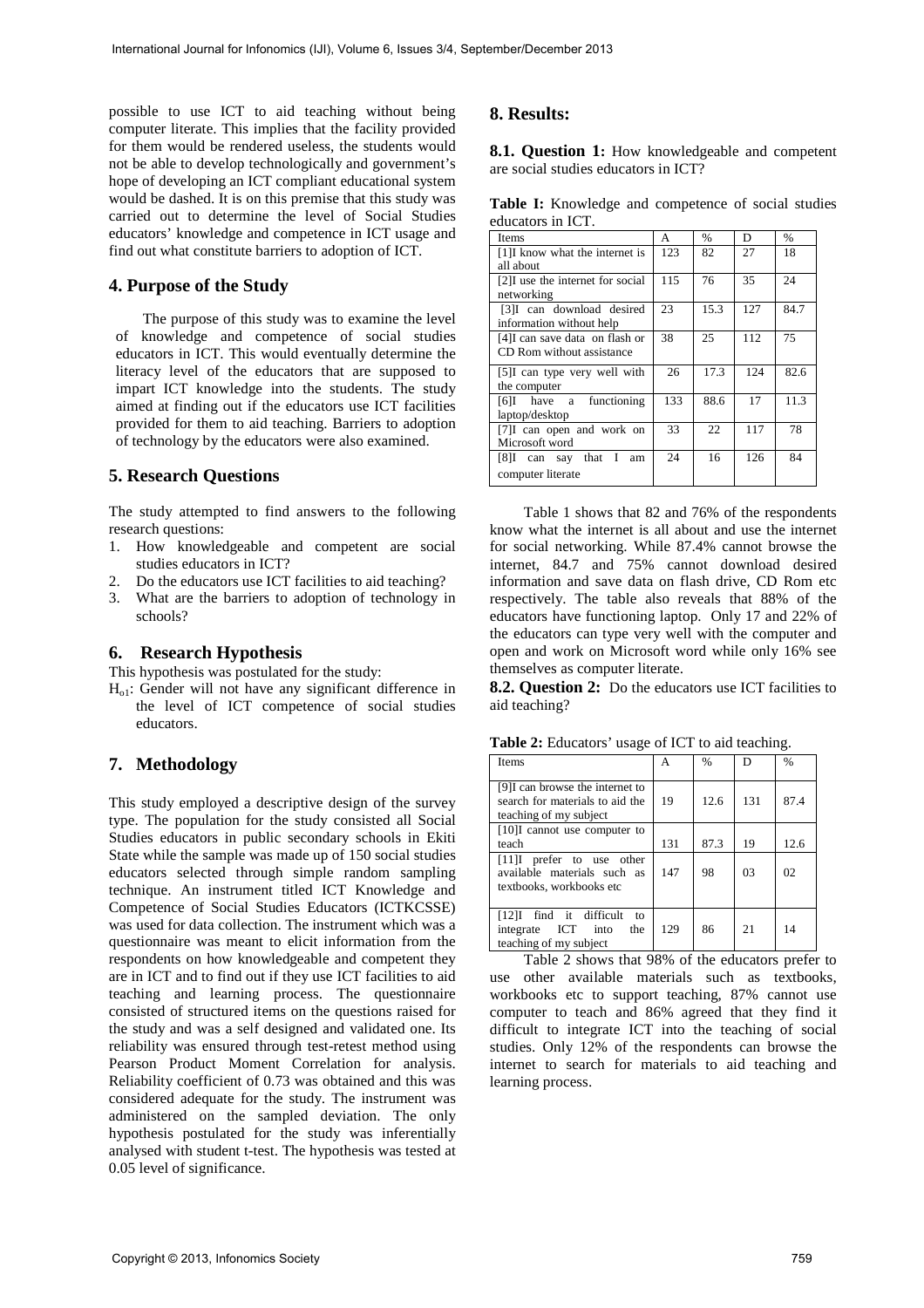**8.3. Question 3:** What are the barriers to adoption of ICT in schools?

| <b>Items</b>                                       | А   | $\%$ | D  | $\frac{0}{0}$ |
|----------------------------------------------------|-----|------|----|---------------|
| [13] Incompetence<br>in                            | 132 | 88   | 18 | 12            |
| computer usage<br>[14]Lack<br>of skilled           | 106 | 70.6 | 44 | 29.4          |
| manpower.                                          |     |      |    |               |
| [15] Lack<br>of<br>internet<br>services            | 127 | 84.6 | 23 | 15.4          |
| [16]Inadequate<br>power<br>supply                  | 141 | 94   | 9  | 6             |
| [17] Non provision of ICT<br>facilities in schools | 93  | 62   | 57 | 38            |

**Table 3:** Barriers to adoption of ICT

Table 3 shows that inadequate power supply has the highest frequency of 141 (94%) respondents followed by incompetence in computer usage with 132 (88%). Other barriers in order of importance include lack of internet services (84.6), lack of skilled manpower (70.6%) and non provision of ICT facilities in schools (62%).

#### **9. Hypothesis Testing**

**9.1. Hypothesis 1: T**here will be no significant gender difference in the level of ICT competence of social studies educators.

**Table 3:** t-test analysis on gender difference in ICT competence of social studies educators

| Gender                      | N  | X    | <b>SD</b> | Df  | t-cal | t-tab |
|-----------------------------|----|------|-----------|-----|-------|-------|
| Male                        | 67 | 2.09 | 1.63      |     |       |       |
| Female                      | 83 | 2.01 | 1.14      | 148 | 1.03  | 1.96  |
| P < 0.05<br>Not Significant |    |      |           |     |       |       |

Table 3 reveals that the t-calculated  $(1.03)$  is less the critical level  $(1.96)$ . This implies that the than the critical level  $(1.96)$ . This hypothesis is not rejected. There is therefore no significant difference between male and female social studies educators' level of ICT competence. Although the male educators recorded a higher mean of 2.09 against 2.01 of their female counterparts, the difference was not significant.

#### **10. Discussion of Findings**

This study has shown that social studies educators do not have ICT knowledge. Although, 82% of the educators know what the internet is all about, 76% use the internet for social net working. Responses on items 3(87%), 7(84%), 10(75%) show that their level of ICT knowledge as well as the use of internet for educational purpose is very low. Only 12% can browse the internet to search for materials that can enhance the teaching of their subjects. This agrees with the findings of [2] and

[10] who established that only 25.5% of the teachers access the internet to improve on their teaching and 60% of teachers did not surf the internet for educational materials to update their ideas respectively.

 Although, nearly all those interviewed by the researcher in the neighbourhood claimed that they can identify all the basic parts of a computer, know the various classifications of computer and know the functions of all the basic parts of computer. That the educators can identify all the major parts of the computer could be a function of the theoretical knowledge acquired as students of computer studies in their school days. Ability to identify parts cannot ordinarily transform to skillfully using computer to aid teaching. Of all the respondents, just 16% could boldly refer to themselves as computer literate. This implies that the educators lack necessary ICT skills and are therefore not competent. This is in agreement with [5] who found that 9 and 17% of university staff and students respectively lacked necessary skills for ICT usage. Despite the fact that all the teachers were given one laptop each, 88% agree that they have functioning laptop. This is contrary to the expected response (100%) and it is not surprising due to the findings of the researcher through oral interview that some of them gave their laptop to their children in higher institutions who have been demanding for one. Those who did not really need the laptop gave it to their children at home with the hope that they will learn how to use it and the laptop got damaged eventually.

 Table two shows that 86% find it difficult to integrate ICT into teaching, 87% cannot use computer to teach while 98% prefer to use other available materials such as textbooks, workbooks etc to aid teaching. The implication of this finding is that only an infinitesimal number of educators can use technology to enhance teaching-learning process. This might not be unconnected with the fact that ICT training has not really been organised for all educators in the state. The last time such training was organised for teachers was about six years ago when the teachers did not even have laptop and very few teachers that were teaching computer studies were involved. To even use GSM network for educational purpose is not common among the educators. What could be a common practice is using phone to connect friends on face book as a way of engaging in social networking. This finding revealed that the educators have not been making use of the laptops distributed to them by the state government to enhance teaching activities.

 Inadequate power supply (94%), incompetence in computer usage (88%), lack of internet services (84.6), lack of skilled manpower (70.6%) and non provision of ICT facilities in schools (62%) were found to constitute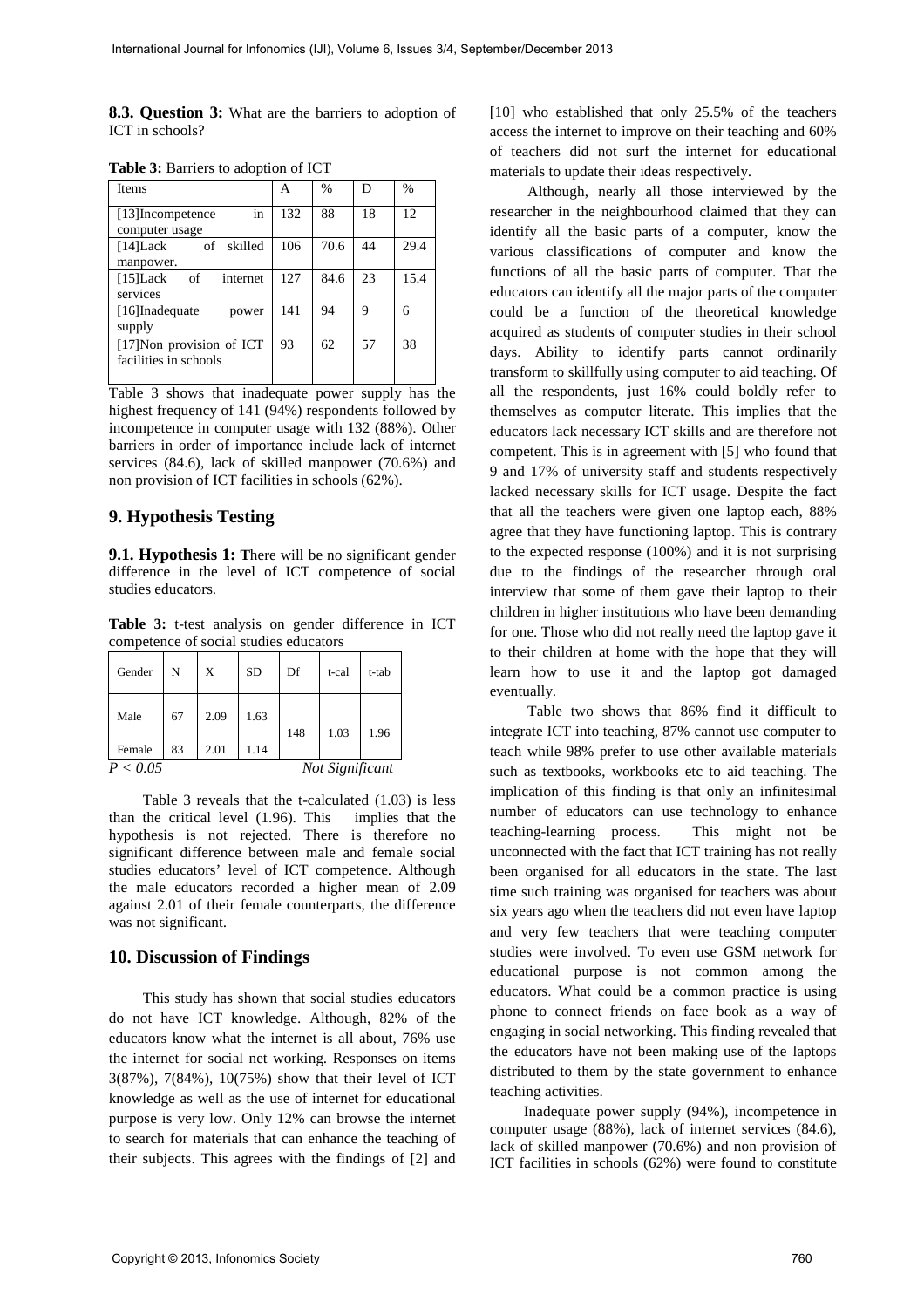barriers to adoption of technology for teaching. This substantiates the findings of [7] who also found same factors as challenges of ICT. The hypothesis tested showed that there is no significant difference in the level of ICT competence of social studies educators at 0.05 level of significance. The fact that male educators had higher mean score of 2.09 against 2.01 of the females did not indicate a significant difference. Therefore the hypothesis which stated that there is no significant gender difference in the level of ICT competence of social studies educators was not rejected. This corroborates the finding of [11] who also found no significant difference between male and female educators' use of ICT facilities.

# **11. Conclusion**

This study has shown that the level of ICT knowledge of social studies educators is low, that the educators lack necessary skills for utilizing computer technology to enhance teaching-learning process and that they find it difficult to integrate ICT into their lessons. Educators have significant roles to play in ensuring that learners develop competence in employing ICT for educational purpose. Inability of the educators to embrace, harness and integrate technology into teaching and learning process in this contemporary world predicts tragedy for the educational sector except a decisive step is taken by the government to salvage the situation. In order to ensure that students develop into well informed and effective citizens that can make meaningful contributions to the advancement of the society in this digital age, the use of ICT is highly imperative as the role of the educators cannot also be ignored.

# **12. Recommendations**

Based on the findings of this study, it is recommended that there is need for government policy on full integration of ICT into the teaching and learning of subjects in schools especially Social Studies. Government should make computer literacy a matter of compulsion for all educators in secondary schools. This can be done by organizing training programmes and ensuring mandatory attendance of all teachers. Social Studies educators must be involved in professional development opportunities that teach them how to use computer effectively. Educators need to develop competence in using computer to access useful and meaningful information on the internet and most importantly to use it to aid teaching of Social Studies.

# **13. References**

[1] Adebiyi, A.O., The development of modern information and communications technology. In K. Ajayi, S.A. Olorunsola, S.O. Adewole & S.M. Adebo (eds) *Introduction to Computer Applications and Information Technology*. General Studies Unit, University of Ado Ekiti, 2010.

[2] Adeoluwa, O.V. & Adegbola, F.F. Teachers' use of aspects of information and communication technology in south-west Nigerian secondary schools. *Research in Curriculum Studies* (RICS) 6 (1), 2011, pp 1-6

[3] Ajiboye, J.O., Beyond cognitive evaluation in primary social studies in Botswana: Issues and challenges. *European Journal of Social Sciences. 7 (4)*, 2009, pp. 22-30.

[4] Berson, M. J., Mascon, C. L., Heineken, W. F. & Coutts, C.B. Technology innovation: An examination of beliefs and practices of social studies methods faculty. *The International Social Studies Forum*, 1(2), 2001.

 [5] Duze, C.O. Information and communication technology (ICT) in the management of education for sustainable development in Nigeria. *Journal of Educational Review* 4 (2), 2011, pp. 163-173.

[6] Federal Government of Nigeria. *National Policy on Education*. NERDC Press, Abuja, 2004.

[7] Jegede, S.A. The use of information and communication technology (ICT) in the teachinglearning process: prospects and challenges. *Research in Curriculum Studies* (RICS) 6 (1), 2011, pp 125-133

[8] Kessio, D.K; Kindiki, N.J., Bolt, J.M. & Kosgei, Z.K. The challenges facing bachelor of education school based programme students satisfaction on the use of ICT: a case of moi university, Kenya. *Journal of Educational Review,* 4 (2), 2011, pp. 192-200.

[9] Noddings, U. Preparing our students for work and citizenship in the global age. *Phi Delta Journal of Social Studies,* 86 (3), 2004, pp. 197-199.

[10] Ofodu G.O. Nigerian literacy educators and their technological needs in a digital age. *Journal of Educational Foundations and Management*, 5 (1), 2007, pp. 22-29.

[11] Ofodu, G.O. ICT and Nigeria literacy educators: implications for sustainable development. In B.O. Ogundele, O.A. Morohunkola and J.F. Babalola (eds) *Contemporary Issues in Education, Health and Sports: The Way Forward. D*ept. of Human Kinetics and Health Education, University of Ibadan, 2011, pp. 170-181.

[12] Ogunsola, I. A. Information communication technologies and the effect of globalization. Twenty-first century digital slavery for developing countries-myth or reality? In *electronic Journal of Academics and Special Librarianship,* 6 (1-2), 2005, pp. 1-10.

[13] Oluwagbohunmi, M.F. Utilisation of information and communication technology (ICT) in the teaching of social studies in Nigerian schools. *Journal of Educational Foundations and Management. 8 (1)*, 2010, pp. 82-90.